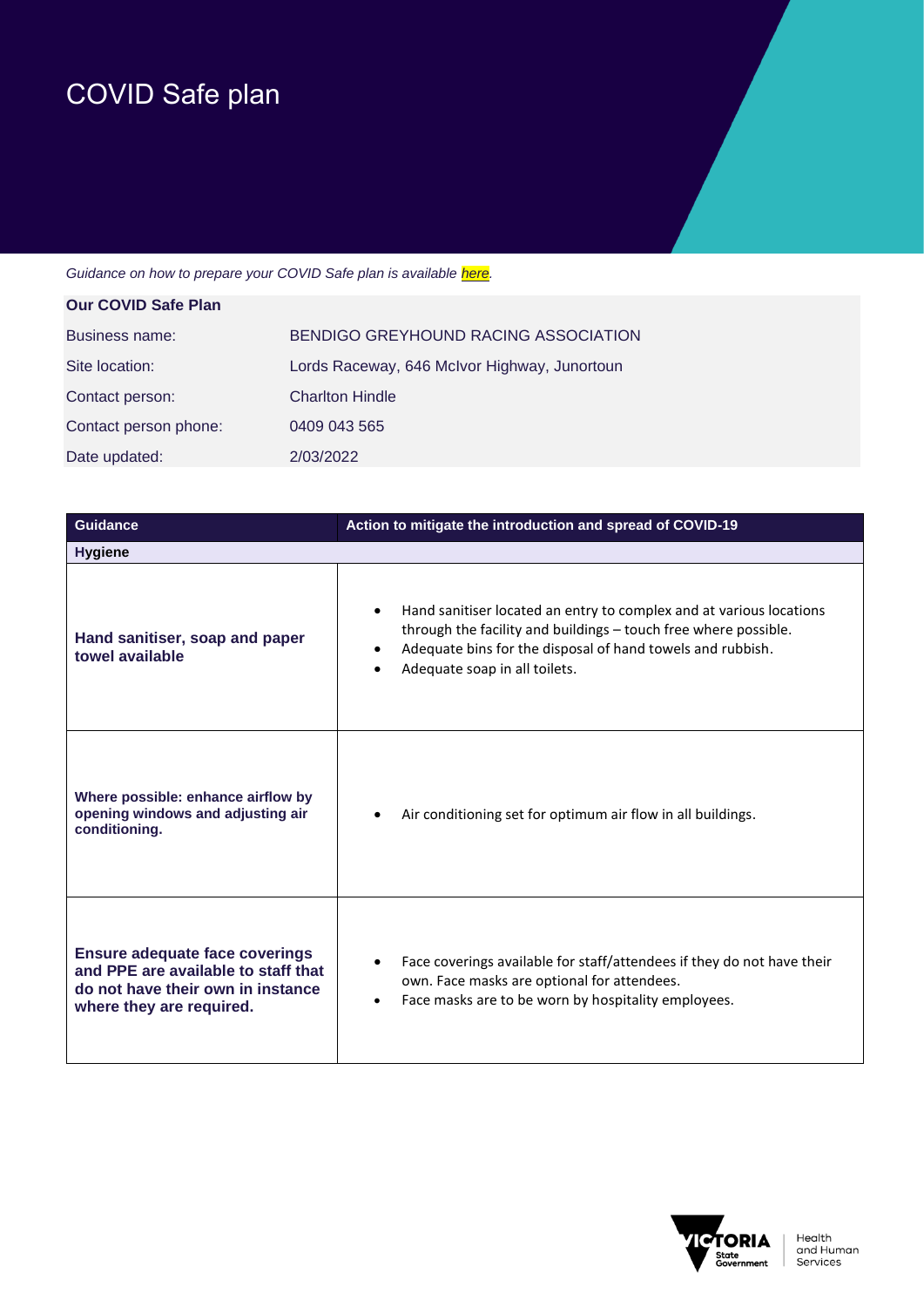| <b>Guidance</b>                                                                                                                                                                  | Action to mitigate the introduction and spread of COVID-19                                                                                                                                                                                                                                                                                       |
|----------------------------------------------------------------------------------------------------------------------------------------------------------------------------------|--------------------------------------------------------------------------------------------------------------------------------------------------------------------------------------------------------------------------------------------------------------------------------------------------------------------------------------------------|
| Provide training to staff on the correct<br>use and disposal of face coverings<br>and PPE, and on good hygiene<br>practices and slowing the spread of<br>coronavirus (COVID-19). | Staff have been notified not to work if they are showing symptoms of<br>Covid19 or are feeling unwell<br>Washable face coverings have been supplied to all staff<br>$\bullet$<br>Notification of expected hygiene practices distributed including<br>$\bullet$<br>washing hands, coughing/sneezing into tissue/elbow, no physical<br>contact etc |
| Replace high-touch communal items<br>with alternatives.                                                                                                                          | Shared clothing (eg handlers bibs, rain jackets) have been removed<br>Cashless transactions where possible<br>$\bullet$<br>Staff instructed not to share equipment where possible<br>$\bullet$                                                                                                                                                   |

| <b>Guidance</b>                                                                                                                                                            | Action to mitigate the introduction and spread of COVID-19                                                                                    |
|----------------------------------------------------------------------------------------------------------------------------------------------------------------------------|-----------------------------------------------------------------------------------------------------------------------------------------------|
| <b>Cleaning</b>                                                                                                                                                            |                                                                                                                                               |
| Increase environmental cleaning<br>(including between changes of staff),<br>ensure high touch surfaces are<br>cleaned and disinfected regularly (at<br>least twice daily). | High touch surfaces cleaned after each race meeting<br>Multi use surfaces such as tables and chairs cleaned during race meetings<br>$\bullet$ |
| <b>Ensure adequate supplies of cleaning</b><br>products, including detergent and<br>disinfectant.                                                                          | Cleaning supplies monitored regularly, and sufficient stock kept on hand                                                                      |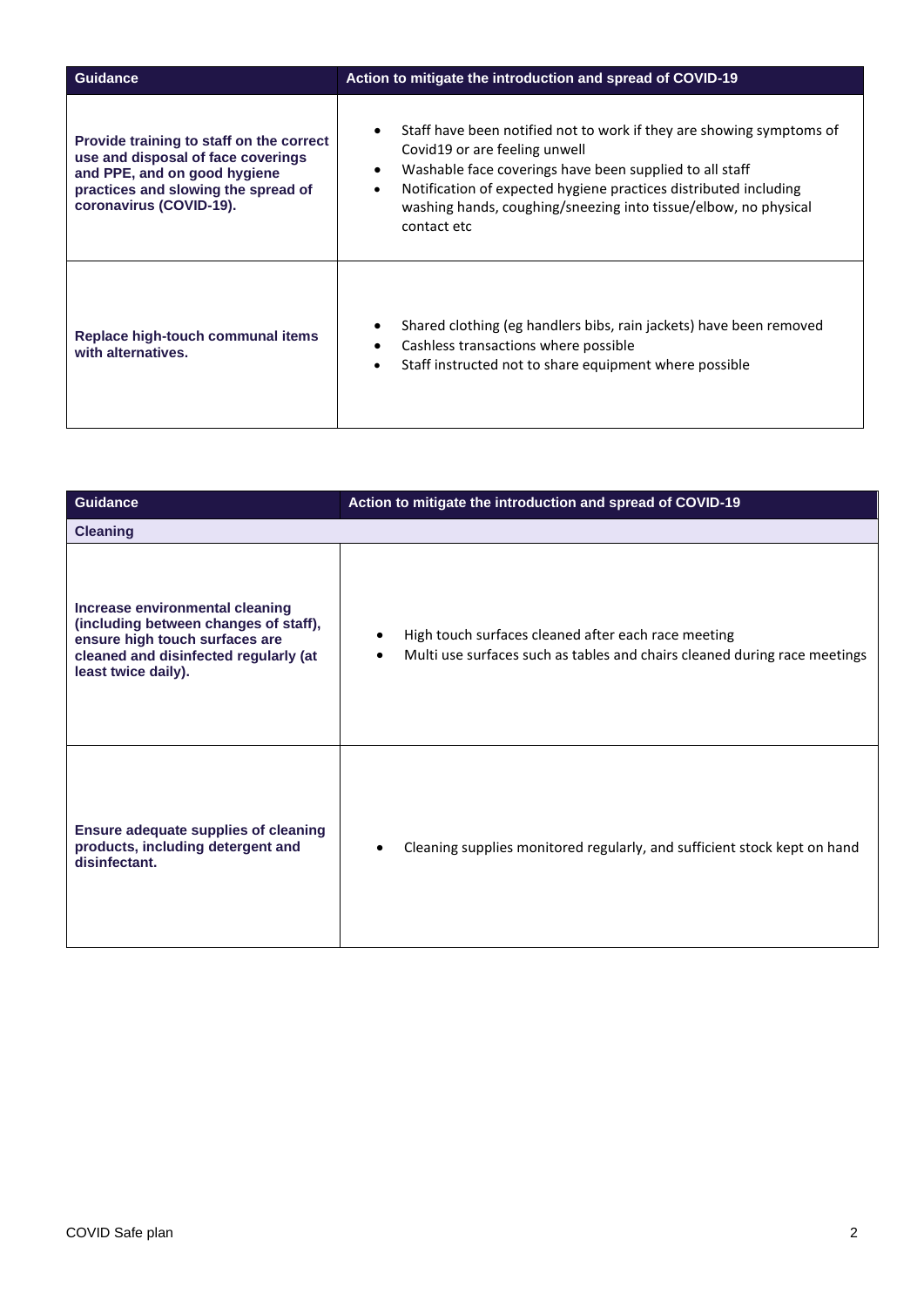| <b>Guidance</b>                                                                                                                                                                                                                    | Action to mitigate the introduction and spread of COVID-19                                                                                                                    |
|------------------------------------------------------------------------------------------------------------------------------------------------------------------------------------------------------------------------------------|-------------------------------------------------------------------------------------------------------------------------------------------------------------------------------|
| Physical distancing and limiting workplace attendance                                                                                                                                                                              |                                                                                                                                                                               |
| Provide options for staff to work from<br>home if desired                                                                                                                                                                          | • Administrative staff with cold like symptoms or feeling unwell are to<br>work from home                                                                                     |
| Establish a system that ensures staff<br>members are not working across<br>multiple settings/work sites.                                                                                                                           | Staff are to advise BGRA management if they are working at another<br>place of work especially on same day as BGRA work                                                       |
| Establish a system to screen<br>employees and visitors before<br>accessing the workplace.                                                                                                                                          | All attendees are required to QR code check in and show proof of being<br>fully vaccinated or having a valid medical exemption prior to entry to the<br>venue                 |
| Configure communal work areas so<br>that there is no more than one worker<br>per four square meters of enclosed<br>workspace, and employees are<br>spaced at least 1.5m apart. Also<br>consider installing screens or<br>barriers. | All attendees, including staff and essential personnel, are encouraged to<br>maintain social distancing where possible and signage is placed around<br>the venue accordingly. |
| Use floor markings to provide<br>minimum physical distancing guides<br>between workstations or areas that<br>are likely to create a congregation of<br>staff.                                                                      | Social distancing markers in place in serving areas<br>Social distancing markers in place in kennel area                                                                      |
| Modify the alignment of workstations<br>so that employees do not face one<br>another.                                                                                                                                              | Not applicable                                                                                                                                                                |
| Minimise the build up of employees<br>waiting to enter and exit the<br>workplace.                                                                                                                                                  | Social distancing markers in place at entry to kennel block where majority<br>of race day staff work<br>Allocated entry and exit doors in main utilised rooms                 |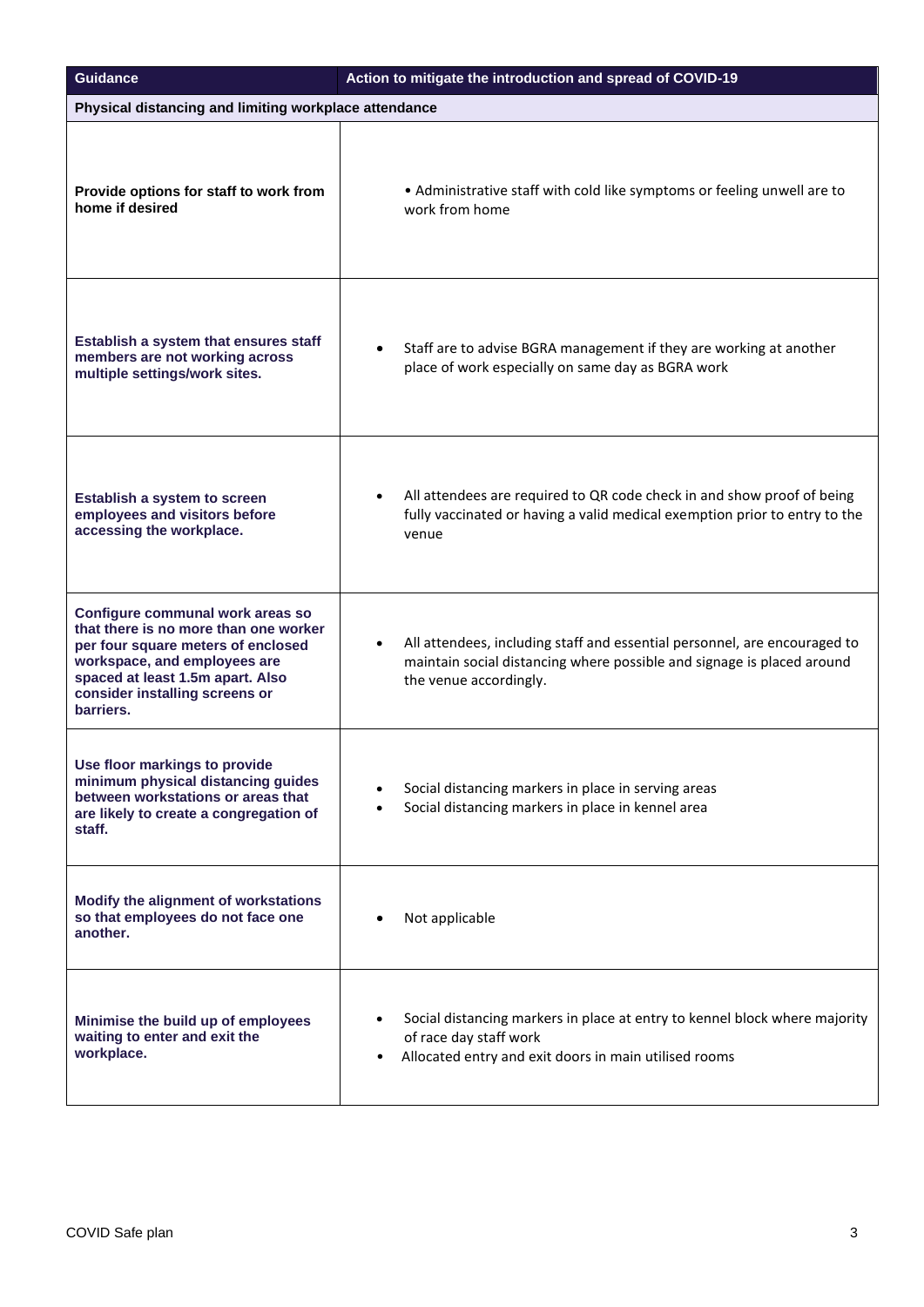| <b>Guidance</b>                                                                                                                                                | Action to mitigate the introduction and spread of COVID-19                                                                                                                                                                  |
|----------------------------------------------------------------------------------------------------------------------------------------------------------------|-----------------------------------------------------------------------------------------------------------------------------------------------------------------------------------------------------------------------------|
| Provide training to staff on physical<br>distancing expectations while working<br>and socialising (e.g. during<br>lunchbreaks).                                | Reinforced messaging to staff regarding social distancing at all times<br>$\bullet$<br>Reinforced messaging and placed adequate signage for essential<br>$\bullet$<br>personnel to adhere to social distancing at all times |
| <b>Review delivery protocols to limit</b><br>contact between delivery drivers and<br>staff.                                                                    | Contactless deliveries established<br>Isolated delivery points established where applicable                                                                                                                                 |
| Review and update work rosters and<br>timetables where possible to ensure<br>temporal as well as physical<br>distancing.                                       | Informed staff of need to take breaks independent of work mates<br>including attending kitchen and tea room facilities                                                                                                      |
| Where relevant, ensure clear and<br>visible signage in areas that are<br>open to the general public that<br>specifies of applicable Covid 19<br>safe practices | Signage displayed reinforced social distancing<br>Signage displayed regarding conditions on entry and eligibility to enter                                                                                                  |

| Guidance                                                                                                                                                                                                   | Action to ensure effective record keeping                                                                                                                                                                        |
|------------------------------------------------------------------------------------------------------------------------------------------------------------------------------------------------------------|------------------------------------------------------------------------------------------------------------------------------------------------------------------------------------------------------------------|
| <b>Record keeping</b>                                                                                                                                                                                      |                                                                                                                                                                                                                  |
| Establish a process to record the<br>attendance of customers, clients,<br>visitors and workplace inspectors,<br>delivery drivers. This information will<br>assist employers to identify close<br>contacts. | • All staff, essential attendees and patrons must check in via the Vic State<br>Government QR code at the entry point<br>• All attendees must show proof of being fully vaccinated to gain entry to<br>the venue |
| Provide guidance to staff on the<br>effective use of the workplace OHS<br>reporting system (where available).                                                                                              | Staff advised to notify management regarding breaches of the protocols<br>in place                                                                                                                               |